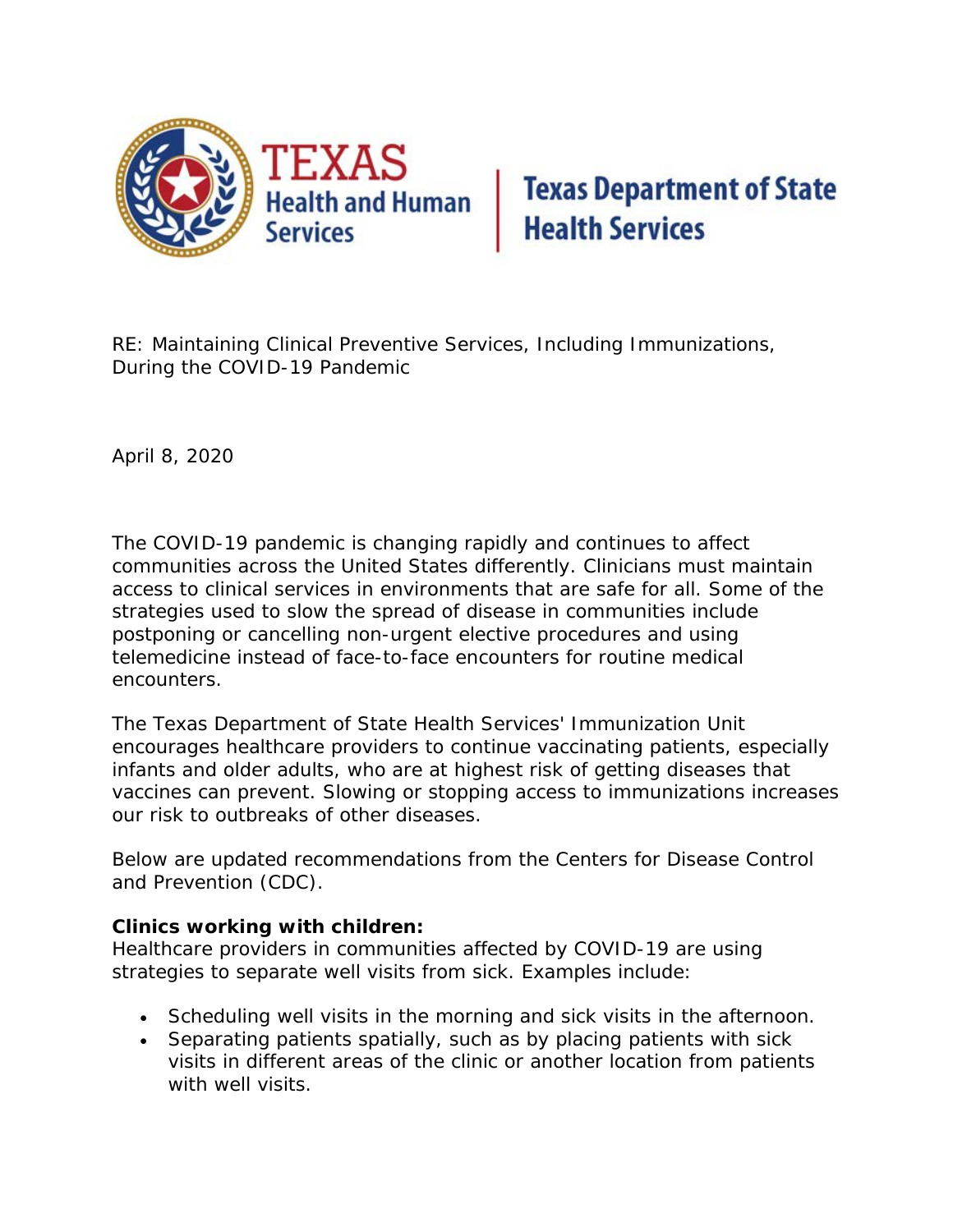• Collaborating with providers in the community to identify separate locations for holding well visits for children.

Due to personal, practice, or community circumstances related to COVID-19, some providers may not be able to provide well-child visits, including provision of immunizations, for all patients in their practice. If a practice can provide only limited well-child visits, healthcare providers are encouraged to prioritize newborn care and vaccination of infants and young children (through 24 months of age) when possible.

For more information on pediatric recommendations, visit: [https://www.cdc.gov/coronavirus/2019-ncov/hcp/pediatric-hcp.html](https://lnks.gd/l/eyJhbGciOiJIUzI1NiJ9.eyJidWxsZXRpbl9saW5rX2lkIjoxMDAsInVyaSI6ImJwMjpjbGljayIsImJ1bGxldGluX2lkIjoiMjAyMDA0MDguMTk5MTk3NTEiLCJ1cmwiOiJodHRwczovL3d3dy5jZGMuZ292L2Nvcm9uYXZpcnVzLzIwMTktbmNvdi9oY3AvcGVkaWF0cmljLWhjcC5odG1sIn0.tw2A2dm7OF3HYJ4YV4ZVB3WsPHT4RWAc2MW-gpgtwFs/br/77181378676-l)

## **Clinics working with adults:**

Delivery of some clinical preventive services for adults, such as immunizations, requires face-to-face encounters, and, in areas with community transmission of COVID-19, these should be postponed except when:

- An in-person visit must be scheduled for some other purpose, and the clinical preventive service can be delivered during that visit with no additional risk; or
- An individual patient and their clinician believe that there is a compelling need to receive the service based on an assessment that the potential benefit outweighs the risk of exposure to the virus that causes COVID-19.

For more information on adult recommendations, visit: [https://www.cdc.gov/coronavirus/2019-ncov/hcp/preparedness-checklists.html](https://lnks.gd/l/eyJhbGciOiJIUzI1NiJ9.eyJidWxsZXRpbl9saW5rX2lkIjoxMDEsInVyaSI6ImJwMjpjbGljayIsImJ1bGxldGluX2lkIjoiMjAyMDA0MDguMTk5MTk3NTEiLCJ1cmwiOiJodHRwczovL3d3dy5jZGMuZ292L2Nvcm9uYXZpcnVzLzIwMTktbmNvdi9oY3AvcHJlcGFyZWRuZXNzLWNoZWNrbGlzdHMuaHRtbCJ9.lPCSrjeOrSXSSp8zNfMCh_OaUH2-EVUdLVceNGwIEUA/br/77181378676-l)

## **Flu:**

While flu season is winding down, we continue to see flu viruses in circulation. Recommendations for late-season flu vaccination that may be helpful in combination with the CDC COVID-19 guidance include:

• Providers should continue vaccinating patients throughout the influenza season, including into the spring months (for example, through May).